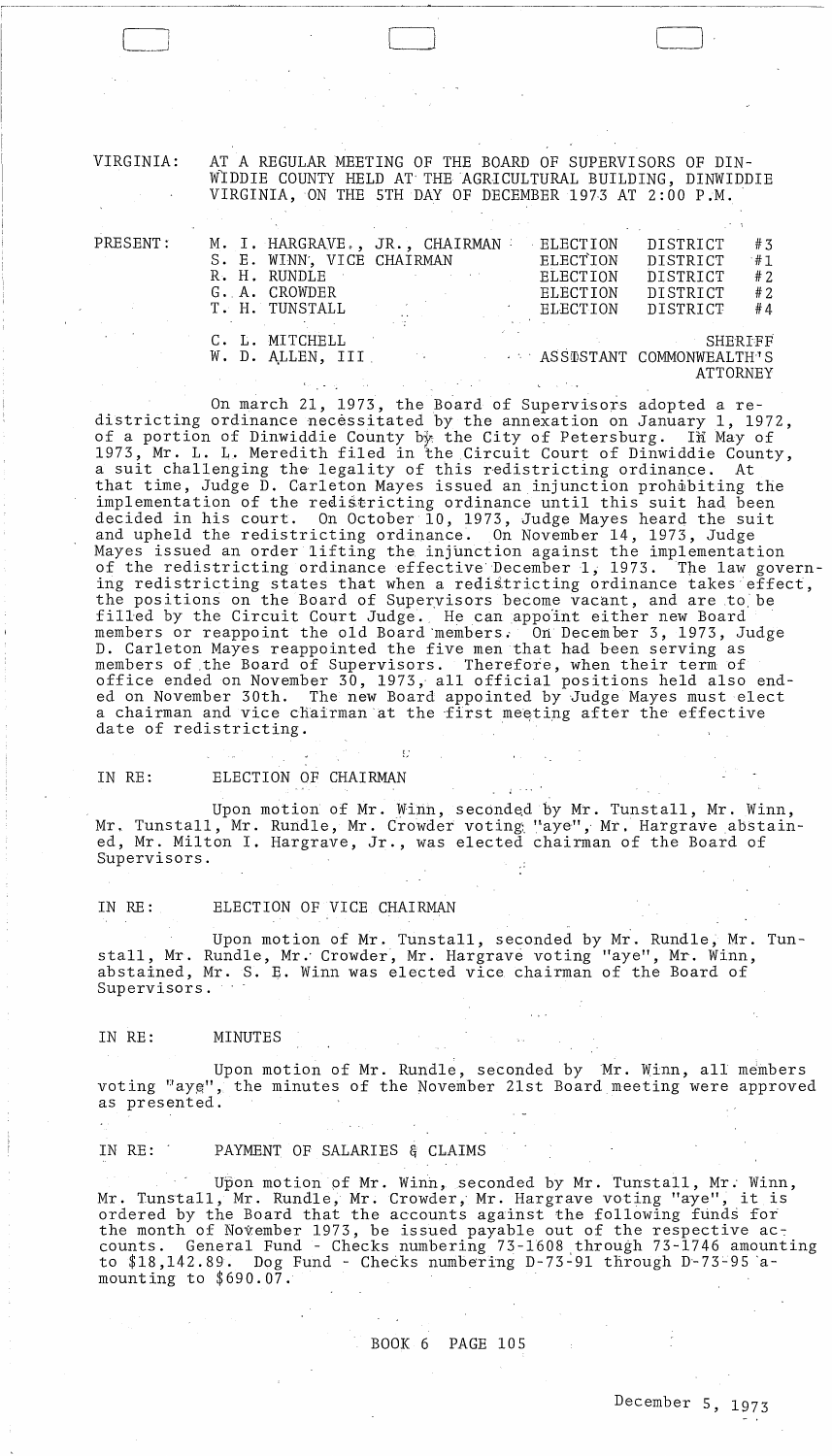IN RE: MR. L. S. HOLDERFIELD'S BOND SUTHERLAND MANOR SUBDIVISION

The County Administrator explained to the Board that he had had difficulty getting Mr. Holderfield to bring the drainage easements and streets in Sutherland Manor Subdivision up to State standards so that they may be taken into the State Secondary Road System.

On April 3, 1973., Mr. 'Holderf,ield was scent' a 'letter by the County Administrator asking him to bring the streets and drainage easements up to State Standards, and gave him until April 20, 1973 to reply to the letter. Mr. Holderfield came in on April 5th to discuss the matter. He was 'instructed to go to the State Highway Department to find out exactly what was required of him. He said he would do this and would bring the streets and drainage easements up to State standards as soon as possible.

On July 2, 1973, the County Administrator again wrote Mr. Holderfield, advising him that the streets and drainage easements had not been brought up to state standards and that he should appear before the Board' to show cause why his bond in the amount of \$20,000.00 should not be forfeited and turned over to the State so they may bring the roads and drainage easements up to State standards. Mr. Holderfield came to my office on Muly 3, 1973 to discuss the matter. He stated that he had not had sufficient time to do the necessary work and it was very difficult to secure someone to do the work. I told Mr. Holderfield to write me a letter stating exactly when he could have the work finished.

On July 3, 1973, Mr. Holderfield sent the County Administrator a letter advising that he would have all the work completed by September 1, 1973.

On November 29, 1973, the County Administrator wrote Mr. Holderfield another letter stating that the streets and drainage easements had not been brought up to State Highway specifications and that he should appear before the Board on December 5, 1973 at 3:00 P.M. to show cause why his bond in the amount of \$20,000.00 should not be forfeited, and turned over to the State.

Since this matter is being taken up prior to 3:00 P.M-., Mr. Holderfield was not present. The County Administrator told the Board he believed that Mr. Holderfield had begun work on the streets and drainage easements. Mr. B, C,' Medlock, asssistant resident engineer stated that he had been to Sutherland Manor Subdivision on December 4, 1973, and that' Mr. HOlderfield, was in the process of working on the drainage easements and the streets. The County Administrator requested the Board not to take any action at this time, but to allow Mr. Holderfield time to finish the work. The Board agreed and asked the County Administrator to keep them advised of Mr. Holderfield's progress.

IN RE: RESOLUTION ROUTE 660

r---"~ .------

 $\frac{1}{2}$ ~

, Sigitan

f ')

 $\mathscr{L}\mathscr{U}$ 

Upon motion of Mr. Winn, seconded by Mr. Crowder, all members voting "aye", the following resolution was adopted:

WHEREAS, Secondary Route 660, from Route 619' to Route 703, a distance of 1.861 miles, has been altered, and a new road has been constructed and approved by the State Highway Commissioner, which new road serves the same citizens as the road so altered, and,

WHEREAS, certain sections of this new road follow new locations, these being shown on the attached sketch titled, "Changes in Secondary System Due to Relocation and Construction on Route 0660, Project 0660-026,-170-C50l, Dated at Richmond, Virginia 10-24-73."

NOW, THEREFORE, BE IT RESOLVED: That the portions of Secondary Route, 660, i.e., Sections 7,8,9,10, and 11, shown in brown and red on the sketch titled, "Changes in Secdmdary System Due to Relocation and Construction on Route 0660, Project 0660-026-170-C501 dated at Richmond, Virginia 10-24-73", a total distance of 0.60 miles be, and hereby is, added to the Secondary System of State Highways pursuant to<br>Section 33-141 of the Code of Virginia of 1950 as amended;<br>And further, that the sections of old location, i.\*., Sec-Section 33-141 of the Code of Virginia of 1950 as amended;

And further, that the sections of old location, i. $\text{\textdegree{.}},$  Sec-<br>tions, 1,2,3,4,5, and 6, shown in blue and green on the aforegmentioned sketch, a total distance of 0.66 miles, be, and the same hereby is, abandoned as a public road, pursuant to Section 33-76.12 of the Code of Virginia of 1950 as amended.

1:--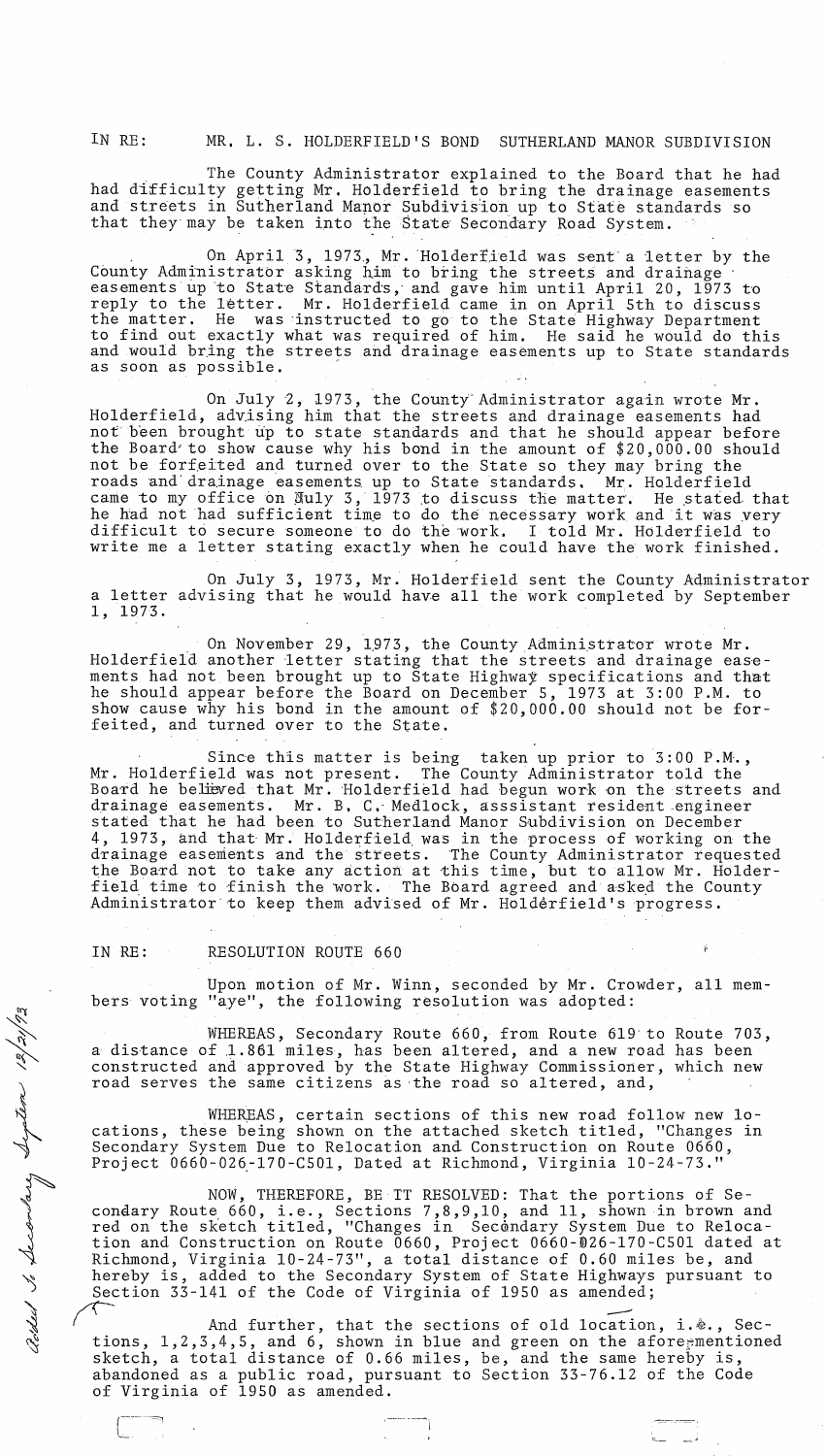IN RE: PUBLIC HEARING ROUTE '603 & ROUTE 1310.

r"'--'-- -~,,--, ---\_\_ \_

This being the time and place as advertised in the Progress-Index on November 21st and 28th for the Board of Supervisors of Dinwiddie County to hold a Spublic hearing to determine the advisability of requesting the State Highway Commission to prohibit or restrict the use by through traffic of the following secondary roads in the County by any truck or truck and trailer or simi-trailer combination, except a pickup or panel truck.

1. State Route 1310 between State Route 226 and State Route<br>the Grantsfield area, Rohoic District, 2- State Route 600 being in the Grantsfield area, Rohoic District, *60.3,* Sterling Road, between State Route 226 and U. S.' Highway #1, Rohoic District.

Mr. Rundle, who has been championing this cause for sometime, stated that the residents along these two roads had complained for a long time about the rocks flying 6ff.of the trucks using these roads, and hitting their cars, chipping paint, cracking and breaking windows and generally creating a nuisance. In most instances, these trucks do not obey the speed limit.

Mr. Rundle presented a petition signed by the citizens along Route 603 and a petition signed by the citizens along Route 1310 requesting the Board to restrict truck traffic on these routes. In addition, he presented a letter from Mr. Herbert A. Williams that dramatized the situation very well. The first paragraph·of this letter stated "We own two automobiles and both have cracked windshields. because of stones falling from trucks hauling rock from the Jack quarry of Lone Star Industries. Replacement will be costly to me because I do not carry comprehensive insurance on one of the cars. Several of my neighbors are suffering from the same problem and I have a neighbor that had to replace two windshields in one year. Rocks falling from, these trucks also chip the paint on cars."

Mr. Rundle showed the public and the Board a· map indicating the routes in question and alternate routes that trucks could take in<br>delivering rock. The alternate routes were longer and would require The alternate routes were longer and would require more time and additional fuel.

Mr. Russell Garrison of Burton P. Short & Son stated that trucks could not turn left off of Route 226 on to Route 600 and that if they were not allowed to use Route 1310, they would have to turn right on Route 226, go to Route *460.,* then' U. S. Route 1, then 226 and then Route 600, which would be two and a half miles further. Considering that their trucks get approximately  $4\frac{1}{2}$  miles to the gallon on gas, this would be an additional gallon of gas every two trips. Multiply a gallon of gas by the number of trips by the number of trucks, this could very well add up to 1500 gallons of additional fuel per week. The charge for hauling is  $6¢$  per ton mile. This would add an additional \$1.20 to each load for hauling dost that would have to be paid by the purchaser. Mr. Garrison said that 1310, 1000 feet long, is up grade and a truck could not obtain a speed greater than 25 miles per hour. Mr. Garrison concluded his remarks by saying that he could live with 603 being restricted to truck traffic, but he felt very strongly about keeping 1310 open to truck traffic.

Mr. Jim Brittof Britt Trucking Company echoed Mr. Garrison's feelings. Mr. Ted Baxter, owner of Gentry Well Works stated that his 'largëetrucks could not turn off of Route 226 on to Route 600 and that he would like to see 1310 remain open to truck traffic.

Upon motion of Mr. Rundle, seconded by Mr. Winn, all members voting "aye", the Board of Supervisors requested the State Highway Commission to prohibit,' or restrict the 'use by through traffic of State Route 603, Sterling Road, between Route 226 and U. S. Highway #1 in Rohoi~ District, by any truck or truck and trailer, or simitrailer except a pickup or panel truck, and further, that the Highway Department conduct a'study on improving the State Route 226 and State Route 600 intersection to facilitate truck traffic turning left with the end results being that through truck traffic can be restricted on State Route 1310..

 $\mathcal{L}_{\mathcal{A}}$  , where  $\mathcal{L}_{\mathcal{A}}$  and  $\mathcal{L}_{\mathcal{A}}$ 

 $\mathcal{L}_{\mathcal{A}}$ 

 $\mathcal{A}$ 

 $\sim 100$  km  $^{-1}$ 

 $\epsilon=\epsilon_{\rm c}$ 

December 5, 1973

 $\label{eq:2.1} \frac{1}{\sqrt{2}}\left(\frac{1}{\sqrt{2}}\right)^{2} \left(\frac{1}{\sqrt{2}}\right)^{2} \left(\frac{1}{\sqrt{2}}\right)^{2} \left(\frac{1}{\sqrt{2}}\right)^{2} \left(\frac{1}{\sqrt{2}}\right)^{2} \left(\frac{1}{\sqrt{2}}\right)^{2} \left(\frac{1}{\sqrt{2}}\right)^{2} \left(\frac{1}{\sqrt{2}}\right)^{2} \left(\frac{1}{\sqrt{2}}\right)^{2} \left(\frac{1}{\sqrt{2}}\right)^{2} \left(\frac{1}{\sqrt{2}}\right)^{2} \left(\$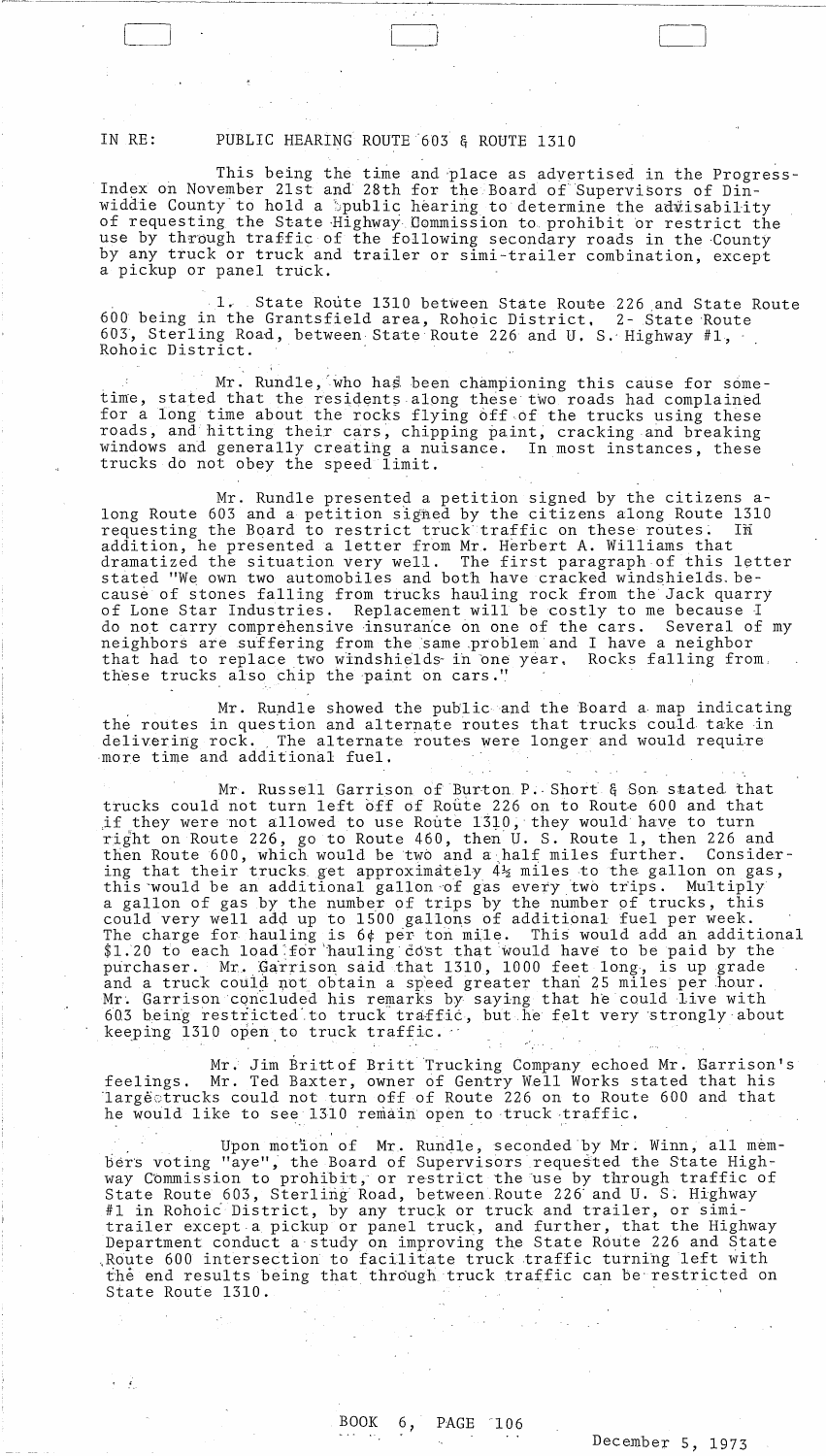IN RE: TAPE OF ROUTE 1310 AND ROUTE 603 PUBLIC HEARING

Upon motion of Mr. Rundle, seconded by Mr. Winn, all members voting "aye", the County Administrator was directed to furnish to the Highway Department a tape of the public hearing on State Route 603 and State Route 1310.

IN RE: TREASURER

F. E. Jones, presented his report for the month of November 1973.

IN RE: TRANSFER OF MONEY TO LEAA ACCOUNT #73-A1840

The County Administrator advised the Board that he had received a check from the Division of Justice and Crime Prevention for \$15,285.00 as their share of the LEAA Grant 73-A1840. The local share was \$805.00 and he asked the Board that they authorize the treasurer to transfer this amount of money from the General Fund to the LEAA Account.

Upon motion of Mr. Tunstall, seconded by Mr. Winn, Mr. Tunstall, Mr. Winn, Mr. Crowder, Mr. Rundle, Mr. Hargrave voting "aye", the Board authorized the treasurer to transfer from the General Fund to LEMAccount 73-A1840 Fund \$805.00.

#### IN RE: SHERIFF

Mr. Rundle asked the Sheriff to keep. a strict check on the trucks leaving the quarry to make sure they are not overloading or piling the load high so rocks and gravel will fly off.

Mr. Hargrave asked about' the trains blocking Route 604 close to Collier Yard. The Sheriff said he had checked into this matter and had not heard or seen any incidents of the train blocking the road. Mr. A. W. Chappell, who frequently travels this road reported numerous incidents of the train blocking the road for 20 minutes or more. Mr. Hargzave asked Mr. Chappell and other citizens to report this matter to the sheriff any time that the train blocked Route 604.

IN RE: BUILDING INSPECTOR

Mr. James L. Blaha presented his report for the month of November 1973.

IN RE: HOUSE TRAILER ORDINANCE

Upon motion of Mr. Winn, seconded by Mr. Tunstall, all members voting "aye", the Board of Supervisors instructed the Planning Commission to draft an ordinance on house trailers, conduct public hearings and make a recommendation to the Board of Supervisors.

IN RE: .DOG WARDEN

 $\overline{a}$ 

Mr. A. W. Chappell, presented his report for the month of November 1973.

The County Administrator told the Board that he and Mr. Chappell had approved a claim of  $$1.50$  for one hen for Otha Pegram.

IN RE: DIRECTOR "- DEPARTMENT OF SOCIAL SERVICES

 $\sim 10^{11}$  km  $^{-1}$ 

Mrs. King B. Talley presented to the Board, 5 applications for State Local Hospitalization.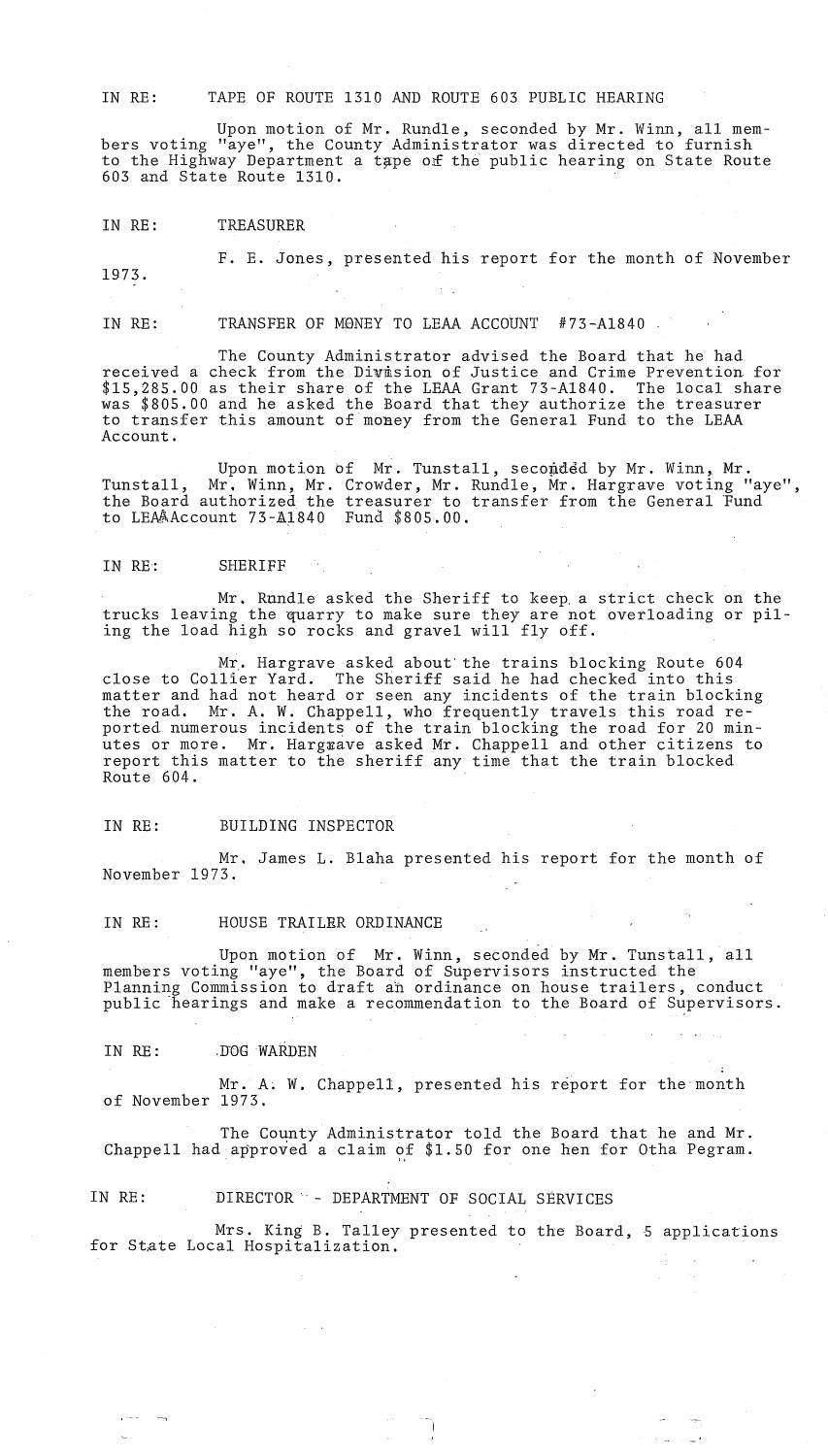Upon motion of Mr. Tunstall, seconded by Mr. Winn, Mr. Tunstall, Mr. Winn, Mr. Rundle, Mr. Crowder, Mr. Hargrave voting "aye" the SLH application of Hattie Crittendon was approved. Mrs.Talley recommended approval.

-,

 $\Box$ 

Upon motion of Mr. Winn, seconded by Mr. Tunstall, Mr. Winn, Mr. Tunstall, Mr. Crowder, Mr. Rundle, Mr. Hargrave voting "aye", the SLH application of Helen Small was approved. Mrs. Talley recom-: mended approval.

::Upon motiono6f Mr. Rundle, seconded by Mr. Winn, Mr. Rundle, Mr. Winn, Mr. Crowder, Mr. Tunstall, Mr. Hargrave voting "aye", the SLH applicatim of Madeline Mason was denied. Mrs. Talley recommended denial.

Upon motion of Mr. Tunstall, seconded by Mr. Winn, Mr. Tunstall, Mr. Winn, Mr. Crowder, Mr. Rundle, Mr. Hargrave voting "aye", the SLH application of Joseph Coleman was denied. Mrs. Talley recommended denial.

## IN RE: SUPERINTENDENT SCHOOLS

Mr. T. W. Newsom gave a brief summary of the steps taken by the School Board to curtail the use of fuel and electricity during the energy crisis.

 $\label{eq:2} \frac{1}{2} \left( \frac{1}{2} \right)^2 \left( \frac{1}{2} \right)^2 \left( \frac{1}{2} \right)^2$ 

 $\mathcal{A}^{\mathcal{A}}$ 

#### IN RE: DERECTOR - DEPARTMENT OF HEALTH

Dr. J. G. McNiel acknowledged the receipt of the transsript of the tape of the special meeting held by the Board of Supervisors to hear complaints from the building contractors in the County against the two sanitarians and other officials in the Health Department. He stated that the men were approximately half through checking out the complaints.

Dr. McNiel said that the sanitation service was just that, a service, and that it had not always been rendered as it should have been. It is very clear from the October 11th meeting that it is mandatory improvements be made in the sanitation service. There are three major areas in which we have experienced difficulty in the past. The first major problem comes under the heading of getting along with peo-<br>ple. Through out the year I have to make recommendations and regardle Through out the year I have to make recommendations and regardless of what position it is, the first question I'm asked, "Can they get along with people". This is an area that we must have considerable improvement on both sides of the fence. The second major area would be planning and avoiding delay. I think for the most part, that's departmental. Third area are the regulations governing sewerage disposal, primarily septic tanks. A lot of the controversy comes from judgement situations and the manner in which it is expressed;

 $\mathbf{r} \leftarrow \mathbf{r} \leftarrow \mathbf{r} \leftarrow \mathbf{r} \leftarrow \mathbf{r} \leftarrow \mathbf{r} \leftarrow \mathbf{r} \leftarrow \mathbf{r} \leftarrow \mathbf{r} \leftarrow \mathbf{r} \leftarrow \mathbf{r} \leftarrow \mathbf{r} \leftarrow \mathbf{r} \leftarrow \mathbf{r} \leftarrow \mathbf{r} \leftarrow \mathbf{r} \leftarrow \mathbf{r} \leftarrow \mathbf{r} \leftarrow \mathbf{r} \leftarrow \mathbf{r} \leftarrow \mathbf{r} \leftarrow \mathbf{r} \leftarrow \mathbf{r} \leftarrow \mathbf{r} \leftarrow \mathbf{$ Dr. McNiel elaborated on these three points and closed his remarks by stating that he is dedicated to correcting this situation. It will take the cooperation of the Board, the Department and the contractors to do so. We have two capable sanitarians here in the County and it is my hope that the experiences of the past will not be<br>repeated. I sincerely believe that you will see marked improvements I sincerely believe that you will see marked improvements in the service rendered by the sanitation department in the future. I have talked with Mr. Plank, President of the Dinwiddie Home Builder's Association and we will meet as often as necessary to iron out the differences. As the first step for a more clear understanding within the department, I have scheduled a conference on December 20, 1973 at '2: 00 P.M. in the Agricultural Building. Mr. Goode, Mr. Everett, Mr. Myers, the State Soil Scientist, and other department mmembers will be prethe State Soil Scientist, and other department mmembers will be pre-<br>sent. I would like very much for the Board members to arrange their schedule so they might be present. There is no reason to suspect that there will not be problems arising in the futures, but we will make every effort to keep them at a minimum.

The Board thanked Dr. McNiel for coming down and discussing the matter with them, and were looking forward to hearing from him as soon as all of the complaints had been answered.

 $\mathcal{L}^{\text{max}}_{\text{max}}$  and the contract of the contract of the contract of the contract of the contract of the contract of the contract of the contract of the contract of the contract of the contract of the contract of the

December 5, 1973

 $\mathbf{A}^{(n)}$  and  $\mathbf{A}^{(n)}$  and  $\mathbf{A}^{(n)}$ 

 $\mathcal{L}^{\mathcal{L}}(\mathcal{L}^{\mathcal{L}}(\mathcal{L}^{\mathcal{L}}))$  , and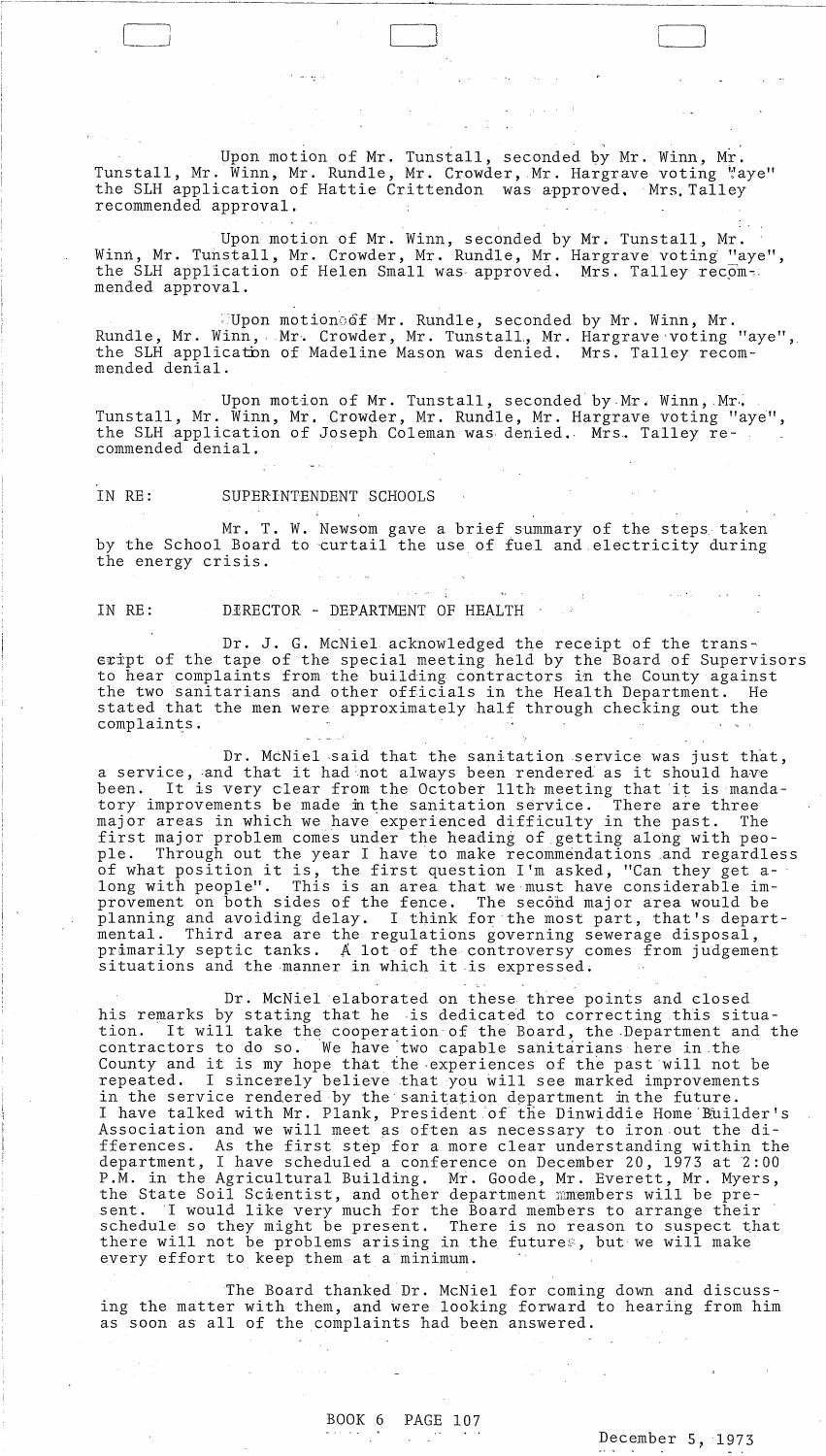IN RE: REZONING APPLICATION P-73-l5 CARL M. MASON

This being the time and place as advertised in the Progress-Index, for the Board of Supervisors of hinwiddie County to conduct a public hearing to consider an ordinance for adoption to amend the zoning map as requested by Carl M. Mason, P. O. Box 909, McKenney, Virginia to have land parcel 44 as shown on Section 67 of the Zoning Maps of Dinwiddie County containing 17'2· acres, lo-cated in Sapony District at the intersection of Route 644 and.Route 650, rezoned-from Agricultural A-2 to Residential-R-1.

Mr. Mason appeared in his behalf. No one appeared in opposition. The Planning Commission recommended to the Board of Supervisors that this rezoning requestebe granted.

The Board viewed a map of the proposed subdivision that Mr. Mason wished to place on this parcel of land. They also discussed the impact of this subdivision on the area.

Upon motion of Mr. Winn, seconded by Mr.'Tunstall, Mr. Winn, Mr. Tunstall, Mr. Rundle, Mr. Crowder, Mr. Hargrave voting "aye", winn, Mi. Tunstall, Mi. Runste, Mi. Clowdel, Mi. Hargrave voting aye, that the zoning ordinance of said county, Chapter 17, Dinwiddie County, as adopted April 1, 1970, and as hereto before amended, be further amended by changing the district classification of parcel number 44 section 6% of the zoning maps of Dinwiddie County, from Agricultural A-2 to Residential R-1 and all other respects said zoning ordinance is reordained.

 $\epsilon \simeq \gamma \gamma \simeq \gamma \gamma \gamma$ 

### IN RE: REZONING APPLICATION P-73-16 ELVIN A. TAYLOR

This being the time and place as advertised in the Progress-Index for the Board of Supervisors of Dinwiddie County to conduct a public hearing to consider an ordinance for adoption to amend the zoning maps as requested by E. A. Taylor, Route 1, Box 67, Dinwiddie, Virginia to have land parcel 37 as shown on Section 45 of the zoning maps of Dinwiddie County containing 2.81 acres of land located in Rowanty District 1 mile north of Dinwiddie Courthouse, on U. S. Route 1, rezoned from Residential R-l to Agricultural A-2. Mr.- Taylor appeared in behalf of his rezoning request. He stated that he needed the change in classification so that he may place a trailer on his property for his daughter and son-in-law. They could not afford to place the trailer in a trailer park, nor could they afford to purchase a parcel of land on which to place the trailer.

Mr. R. Bolling Cameron representing the Morton G. Goode, Estate, stated that his land touched Mr. Taylor:s land and he was quite concerned with the change in classification requested.He had sold lots over the past several years to people to construct very nice homes. He felt like this would down grade the area to rezone this property so that a trailer may be placed there. Everyone of the Board members indicated to Mr. Taylor that they sympathized with his position, but if they rezoned this parcel of land, that it would be spot zoning.

There being no motion to adopt the rezoning ordinance,

Mr. Winn moved, Mr. Rundle seconded, all members voted not to adopt the ordinance rezoning Mr. E. A. Taylor's land, thereby denying his rezoning request.

#### IN RE: APPOINTMENT OF SCHOOL BOARD MEMBERS

The redistricting ordinance that took effect 6n December 1, 1973, makes it necessary that the School Board positions be filled by either reappointment of the old members or appointmng new members.

It was reported to the HBoard that Mr. Julian P. Stewart is having some difficulty coordinating his work schedule with School Board meetings, therefore the Board was of the opinion that he should be placed on the School Board with the least amount of time so that he would have an opportunity to work out his difficulties. If not, and he indicated a desire to come off of the School Board, then they could do so this coming June. Due to these facts, the terms of Mr. J. Y. Richardson, whose term was to expire June 30, 1974, and Mr. Julian P. Stewart whose term was to expire June  $30$ , 1977, were reversed.

Upon motion of Mr. Rundle, seconded by Mr. Winn, Mr. Run-

=-~.c.~)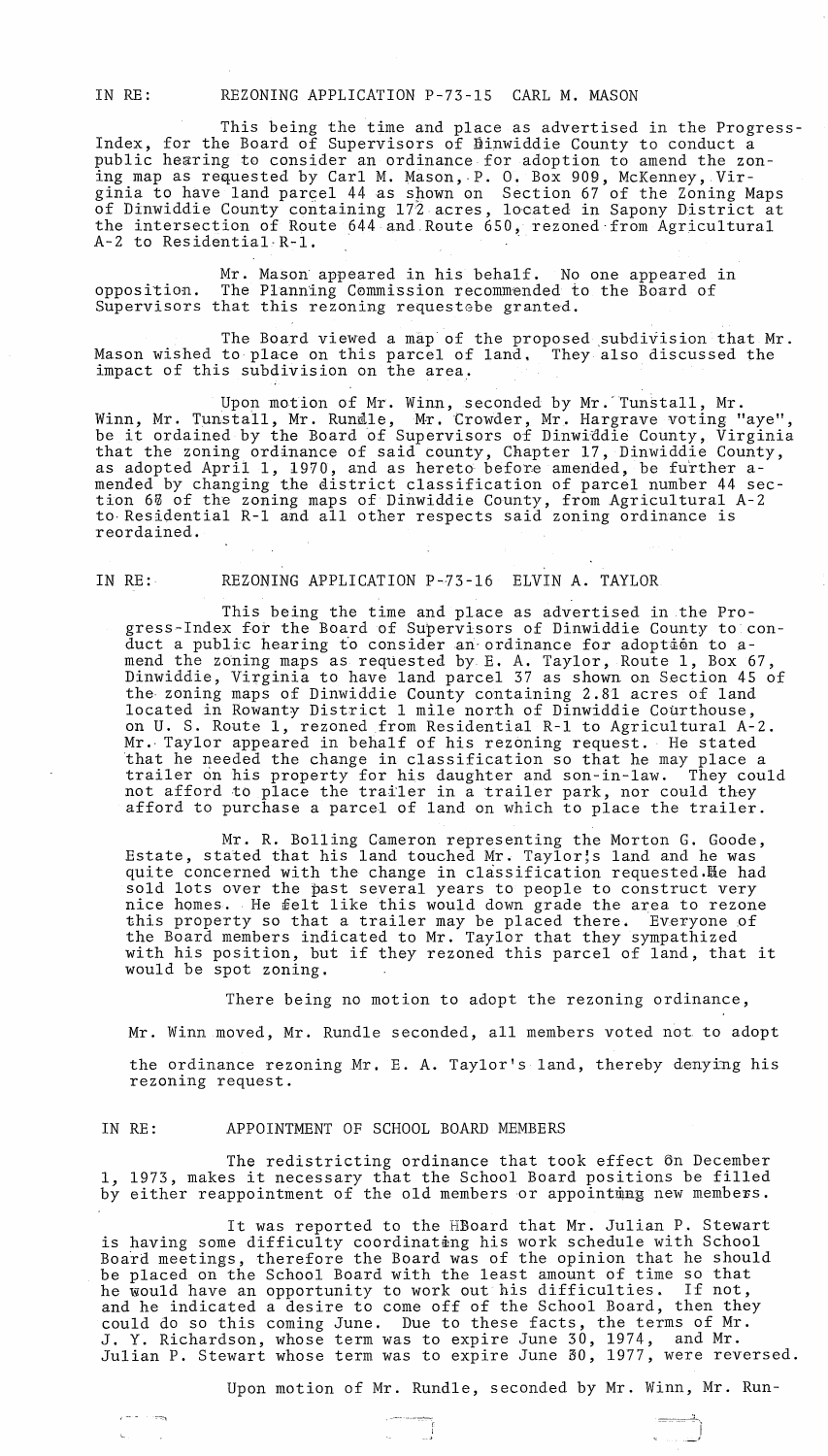dle, Mr. Winn, Mr. Crowder, Mr. Tunstall, Mr. Hargrave voting "aye", the School Board members were reappointed as follows:

 $~\square$  and  $~\square$ 

| Name                       | Term Expired   | Was to Expire           | New Term Length Expires |               |
|----------------------------|----------------|-------------------------|-------------------------|---------------|
| Julian P. Stewart 11-30-73 |                | June 30, 1977 7 months  |                         | $6 - 30 - 74$ |
| Gilbert C. Martin          | $11 - 30 - 73$ | June 30, 1975 19 months |                         | $6 - 30 - 75$ |
| Edward B. Titmus           | $11 - 30 - 73$ | June 30, 1975           | 19 months               | $6 - 30 - 75$ |
| Willie Lee Fields          | $11 - 30 - 73$ | June 30, 1976           | 31 months               | $6 - 30 - 76$ |
| John Y. Richardson         | $11 - 30 - 73$ | June 30, 1974           | 43 months               | $6 - 30 - 77$ |

IN RE:

r--'

I

RESOLUTION REQUESTING STATE TO RAISE CONTRIBUTION,TO PLANNING DISTRICTS

Upon motion of Mr. Rundle, seconded by Mr. Winn, Mr. Rundle, Mr. Winn, Mr. Crowder, Mr. Tunstall, Mr .. Hargrave voting "aye", the following resolution was' adopted:

WHEREAS, the Board of Supervisors, Dinwiddie County, a membersof the Crater Planning District Commission, recognizes the beneficial aspects of regional cooperation not only among the member local governments, but the state and federal 1evels as wells, and

WHEREAS, the said governing body believes that the financing of the Commission should reflect strong support from each level of government, and, .

WHEREAS, various agencies of the State Government are increasingly calling upon the Commission to participate in or perform certain functions,

NOW, THEREFORE, BETIT 'RESOLVED that the Board of Supervisors endorses the recommendation of the Crater Planning District Commission<br>for legislation authorizing an increase in the State contribution to V<br>ginia planning districts from the current contribution to a minimum of<br>\$50,000 p for legislation authorizing an increase in the State contribution to Virginia planning districts from the current contribution to a minimum of<br>\$50,000 per district or 25¢ per capita.

BE IT FURTHER RESOLVED that the Dinwiddie County Board of Supervisors requests that the Division of State Planning and Community Affairs draft 'appropriate legislation, to be' supported by the necessary increase in the State budget.

BE IT FURTHER RESOLVED that the State legislators representing our jurisdiction be informed of this action and be requested to add their support to the legislation.

IN RE: VIRGINIA ASSOCIATION OF COUNTIES DUES

Mr. Hargrave presented to the Board a bill from the Virginia Association of Counties for the year beginning December 1, 1973 and ending November 30, 1974. The amount of this bill was  $8876.00$ , computes as fol-<br>lows: 4¢ times 21,900. This amount was the same as the previous year. This amount was the same as the previous year.

Upon motion of Mr. Winn, seconded by Mr. Tunstall, Mr. Winn, Mr. Tunstall, Mr. Crowder, Mr. Rundle, Mr. Hargrave voting "aye" the County Administrator was instructed to pay to the Virginia Association of Counties dues for the year beginning December 1, 1973 through November 1974 amounting to \$876.00:

, ,

IN RE: BICENTENNIAL COMMITTEE OR COMMISSION

Mr. Hargrave presented a letter to the Board from Mayor H. E. Fauntleroy, Jr., of the City of Petersburg, suggesting that the surrounding Counties and Cities form a joint bicentennial committee or commission. Mr. Hargrave suggested to the Board that they consider who should represent the County on this committee and the matter would be discussed at a later meeting. discussed at a later meeting. 

### IN RE: REVENUE SHARING

 $\alpha$  is  $\alpha_1$  .

Mr. Hargrave gave a brief summary of what had transpired since the County started efforts to obtain additional revenue sharing

 $\mathcal{L}^{\text{max}}_{\text{max}}$  , where  $\mathcal{L}^{\text{max}}_{\text{max}}$  $\mathcal{L}^{\text{max}}_{\text{max}}$  , where  $\mathcal{L}^{\text{max}}_{\text{max}}$ 

BOOK 6 PAGE 108

 $5.1973$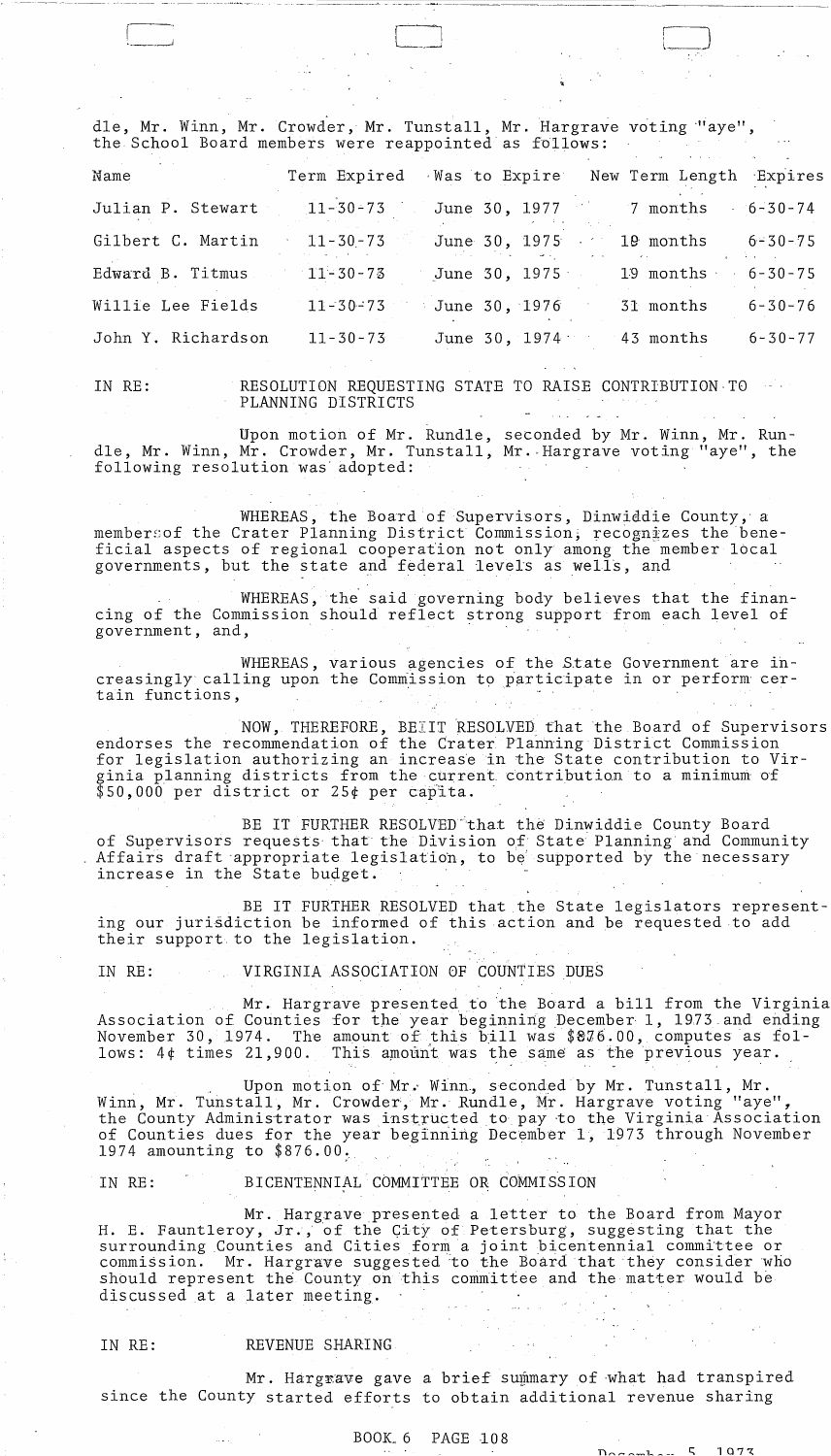funds. Back in the earlier part of the year, Mr. Robert Fitzgerald, an attorney and Mr. Daniel A. Robinson, CPA, were retained to assist the county in its efforts to secure the revenue sharing funds due the County; Mr. Titzgerald and Mr. Robinson were given instructions to do whatever was necessary on behalf of the County. As a resultss of their efforts, mainly through the filing of corrected form RS-12 the County has received an additional \$18,000.00. Their ffee was 10% of this amount.

Since, it has become evident that if the County was to secure the amount of heeren pets haring funds due it, it would have to file suit in Federal District Court. Realizing that the Board had asked them to do whatever was necessary and because time was growing short, Mr. Fitzgerald filed this suit on behalf of the County. His fee for this case will be actual expenses up to \$500.00 if the County does not receive anymore funds, or 10% of the additional funds received.

Mr. Fitzgerald relayed through the Chairman that he would like the Board's blessings to continue with this suit. If they chose not to pursue this suit, he could easily withdraw it.

Upon motion of Mr. Rundle, seconded by Mr. Winn, Mr. Rundle, Mr. Winn, Mr. Crowder, Mr. Tunstall, Mr. Hargrave voting "aye", the Board of Supervisors authorized Mr. Fitzgerald and Mr. Robinson to proceed with the suit on behalf of Dinwiddie County to obtain additional revenue sharing funds, and further that the fee for this court case would be actual expenses up to \$500.00 if the County did not receive any additional revenue sharing funds, or 10% of any funds received as a result of this court case and the efforts of Mr. Fitzgerald and Mr. Robinson.

#### IN RE: ENERGY CRISIS REPORT

The County Administrator gave a brief report on the status of the 'efforts of the energy crisis committee to establish guide lines for conserving fuel and electricity and drawing upaworkable solutions to problems that might arise as a results of the energy crisis.

IN ,RE: REQUEST FOR REPORT FROM WATER AUTHORITY

The Board discussed briefly the progress on the water and sewer situation in Northern Dinwiddie, and what steps had been taken to establish rules and regulations regarding water and sewer connections.

Upon motion of Mr. Rundle, seconded by Mr. Winn, Mr. Rundle, Mr. Winn, Mr. Crowder, Mr. Tunstall, Mr.Hargrave voting "aye", the Board of Supervisors requested the Water Authority director, Mr. Robert Ritchie, report to the Board at the next meeting, December 19th on the rules and regulations developed up to date and a report on whether the engineers will be ready for bids in February 1974 as indicated in prior discussions.

### IN RE: CONFEDERATE WOODS SUBDIVISION

The County Administrator presented to the Board of Supervisors a plat of Confederate Woods Subdivision owned by F. E. Jones. This subdivision met all the requirements of,the Dinwiddie County'Code, and had been signed by the Health Department' and the Highway Department. The County Administrator requested the Board require Mr. Jones to give prior to recording the plat, a bond of \$6,000.00 to cover bringing the streets and drainage easements up to state standards for inclusion in the State Secondary System.

Upon motion of Mr. Rundle, seconded by Mr. Winn, all members voting "aye", the Chairman of the Board.was authorized to sign Confederate voting "aye", the Chairman of the Board was authorized to sign Confederate<br>Woods Subdivision plat on behalf of the Board of Supervisors and Mr. Jones was required to give the County a bond of \$6,000.00' prior to recordation of this plat to cover streets and drainage easements.

### IN RE: PROBLEMS WITH 977 CATERPILLAR TRAXCAVATOR

Mr. John M. Loftis, Director of Sanitation for Dinwiddie County, and Mr. T. W. Wells, equipment operator for the landfill, appeared before the Board to discuss the problems that they were experiencing with the 977 caterpillar traxcavator purchased from Virginia Tractor Co., Inc. Mr. Wells stated that since the latter part of September 1973, they had not put but approximately 100 hours on this machine. There had been 13 service calls and, at the present time, this machine was in Virginia Tractor Co. 's repair shop. There was a nut not properly tightened that had come off in the right steering clutch that had caused most of the problems with the tractor. By this nut not being on, it caused undue wear which in turn caused the filings to filter throughout the entire system of the traxcavator, except the engine and hydralic system. It is believed by<br>both Mr. Loftis and Mr. Wells that this has caused and will cause accellerated wear. They were of the opinion that the Board should ask Virginia Tractor Co. for a new machine.

The County Administrator, Mr. Loftis and Mr. Wells had on several occasions discussed this matter with officials of Virginia Tractor !c,-- ~\_ ... --1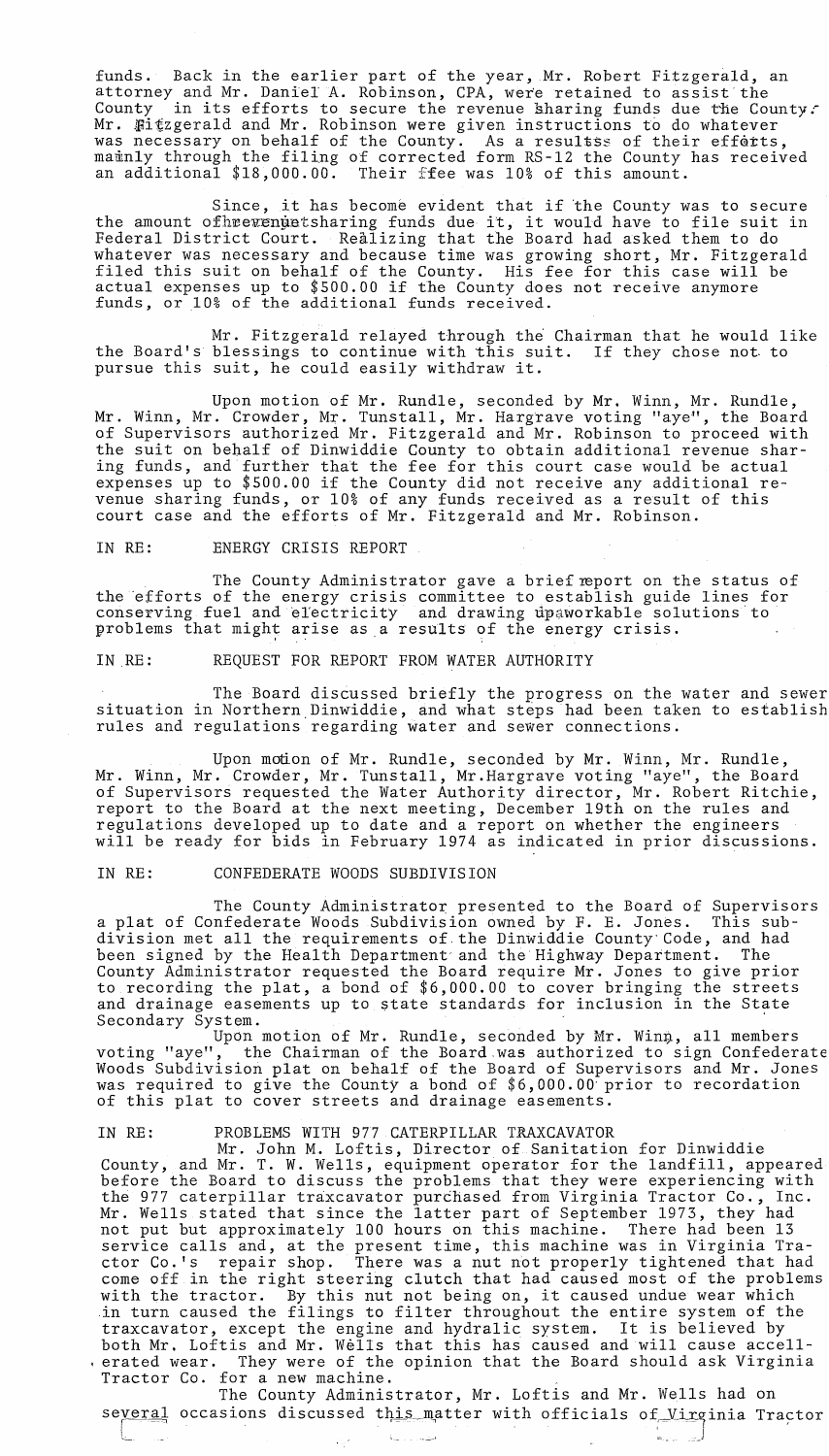As a result of these discussion, the following letter was written to the County Administrator by Mr. J. S. Harris, Sales Manager of Virginia Tractor Co. Dear Mr. Knott':

 $\begin{array}{c} \hline \hline \hline \end{array}$ 

In accordance with our conversation today regarding our proposed alternatives with your 977 Traxcavator, I would like to outline the choices we discussed:

- 1. We feel your machine is as good, or better than  $a$ , new one right now, and we are willing to extend your warranty period to back-up this assumption. We realize, of course, that our conviction does not eliminate all risk. There is no way that we could assure you that this mach-<br>ine would not experience accellerated wear. It is with ine would not experience accellerated wear. this thought in mind, and being aware of the lack of confidence you have in this particular machine that we offer this second alternative.
- 2. We will issue a credit for your present machine in the full amount of  $$54,316.00$  to apply to the purchase of a new machine. As you know, we have had a price increase and we will, upon delivery of the new machine, bill you<br>an additional \$3,000.00 to cover this increase. There an additional  $$3,000.00$  to cover this increase. will, however, be no charge for the use of the first 977 or for the machines loaned you. We will except'you to keep the clamp-on forks, which will not be replaced, and we will mount your present cab and air conditioner on the new 977 when'it is received by us. The new machine will deliver in approximately 90 days; and we will rent to you the 955 you are presently using for \$10.00 per hour of use as recorded on the service meter. We do reserve the right,'to replace this machine at our discretion.

I believe this sums up our discussion. If you have any questions, or additions,please do not hesitate to call me collect.

/s/ J. S. Harris

The Board felt the County should receive a new machine, but it should not have to pay the additional \$3,000.00 to cover the increase in cost of the machine. Mr. Loftis and Mr. Wells reinterated their stand on receiving a new machine.

Upon motion of Mr. Rundle, seconded by Mr. Winn, Mr. Rundle, ' Mr. Winn, Mr. Crowder, Mr. Tunstall, Mr. Hargrave "aye", the Board accepted offer #2 dm Virginia Tractor Company;s letter, above with the exception that the County not pay the additional \$3,000.00 to cover the increase in the cost of the amachine.

IN RE: POLICY ON TAPES OF MEETINGS

Mr. Hargrave felt that the Board should state a policy on how long tapes of the Board of Supervisors meetings should be kept. He suggested that the Board give its consideration to this matter at the next meeting.

IN RE: DECEMBER PAYROLL

Upon motion of Mr. Tunstall, secended by Mr. Winn, Mr. Tunstall, Mr. Winn, Mr. Crowder, Mr. Rundle, Mr. Hargrave voting "aye", the County Administrator was authorized.to prepare the checks for the December payroll for signing at the December 19th meeting and for distribution on December 21st.

IN RE: ADJOURNMENT

Upon motion of Mr. Winn, secondedb by Mr. Rundle all members voting "aye", the meeting adjourned at 5:25 P.M.

BOOK 6 PAGE 109

December 5, 1973